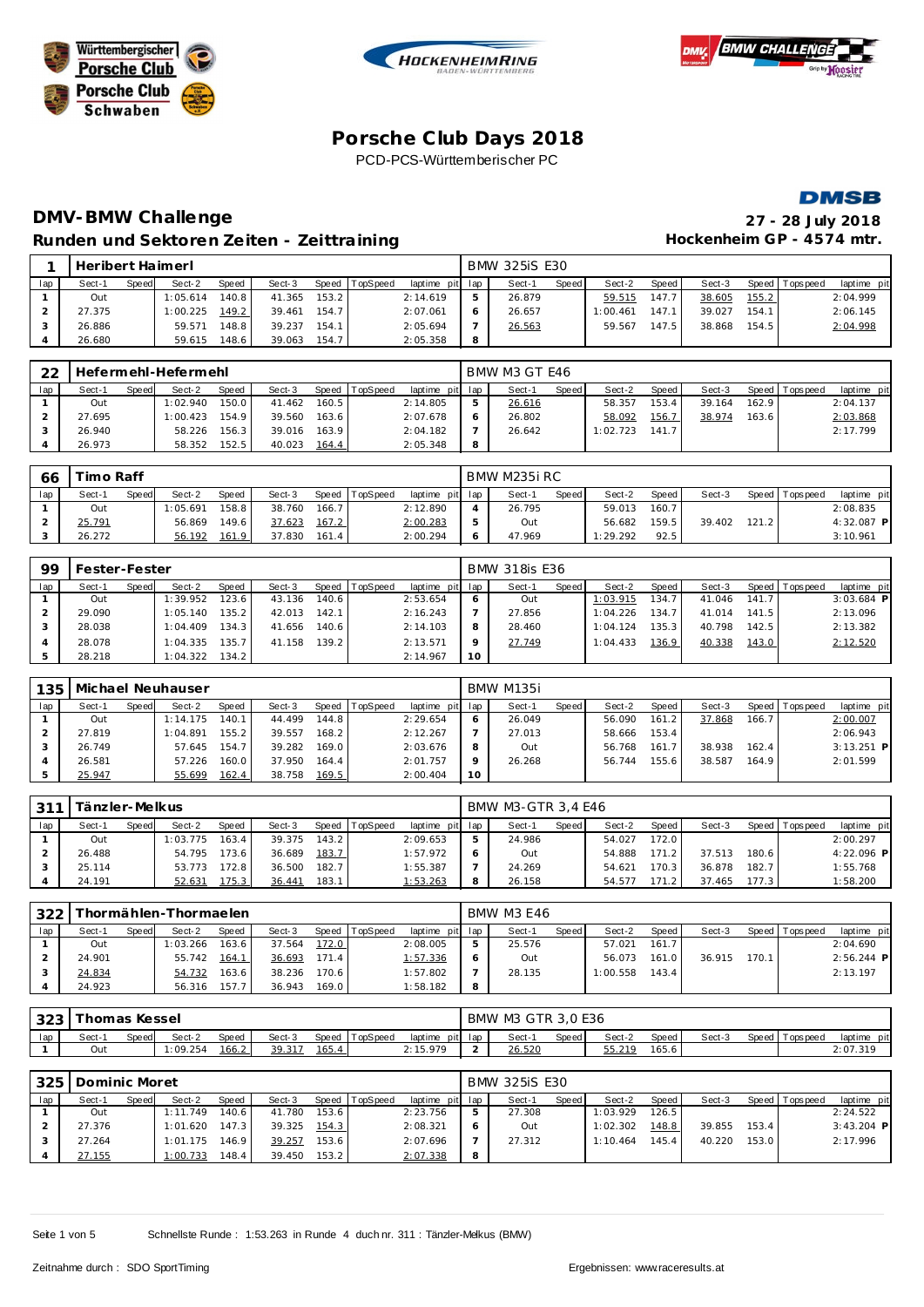







# **DMV-BMW Challenge Runden und Sektoren Zeiten - Zeittraining**

|                           | 27 - 28 July 2018 |  |
|---------------------------|-------------------|--|
| Hockenheim GP - 4574 mtr. |                   |  |

| 328   | Schirra-Koch |       |          |       |        |       |          |                 |    | BMW Mini Turbo GTR |       |          |       |        |       |                 |             |
|-------|--------------|-------|----------|-------|--------|-------|----------|-----------------|----|--------------------|-------|----------|-------|--------|-------|-----------------|-------------|
| lap i | Sect-1       | Speed | Sect-2   | Speed | Sect-3 | Speed | TopSpeed | laptime pit lap |    | Sect-1             | Speed | Sect-2   | Speed | Sect-3 |       | Speed Tops peed | laptime pit |
|       | Out          |       | : 06.331 | 159.1 | 40.125 | 168.2 |          | 2:13.126        | 6  | 26.336             |       | 56.907   | 151.9 | 38.623 | 162.2 |                 | 2:01.866    |
|       | 25.973       |       | 54.652   | 166.4 | 37.504 | 173.9 |          | 1:58.129        |    | 25.860             |       | 56.794   | 157.7 | 37.574 | 168.5 |                 | 2:00.228    |
|       | 25.388       |       | 54.947   | 166.9 | 36.944 | 173.1 |          | 1:57.279        |    | 25.920             |       | 55.417   | 150.2 | 37.852 | 168.5 |                 | 1:59.189    |
|       | 25.191       |       | 58.873   | 112.5 |        |       |          | 2:18.122        |    | 25.465             |       | 1:00.089 | 155.6 |        |       |                 | 2:21.574    |
|       | Out          |       | 59.036   | 157.2 | 38.711 | 169.0 |          | $4:42.624$ P    | 10 |                    |       |          |       |        |       |                 |             |

| 334 | Römer-Funke |       |          |       |        |       |                |                 |         | BMW AVP GTR 3.0 E36 |       |        |         |        |       |                |             |
|-----|-------------|-------|----------|-------|--------|-------|----------------|-----------------|---------|---------------------|-------|--------|---------|--------|-------|----------------|-------------|
| lap | Sect-1      | Speed | Sect-2   | Speed | Sect-3 |       | Speed TopSpeed | laptime pit lap |         | Sect-1              | Speed | Sect-2 | Speed I | Sect-3 |       | Speed Topspeed | laptime pit |
|     | Out         |       | 1:05.815 | 158.1 | 41.857 | 164.6 |                | 2:15.905        |         | 26.629              |       | 57.015 | 166.2   |        |       |                | 2:06.152    |
|     | 28.431      |       | 57.273   | 166.7 | 39.312 | 171.4 |                | 2:05.016        |         | Out                 |       | 55.649 | 165.9   | 37.994 | 173.1 |                | 4:13.295 P  |
|     | 25.405      |       | 55.214   | 166.9 | 37.458 | 174.8 |                | 1:58.077        |         | 24.992              |       | 55.540 | 166.9   | 36.946 | 173.1 |                | 1:57.478    |
|     | 26.910      |       | 55.987   | 162.9 | 37.568 | 172.0 |                | 2:00.465        | $\circ$ | 25.327              |       | 55.096 | 166.4   | 36.910 | 173.1 |                | 1:57.333    |
|     | 25.363      |       | 55.135   | 166.2 | 37.307 | 173.1 |                | 1:57.805        | 10      |                     |       |        |         |        |       |                |             |

| 338 |        |       | Nage Isdiek - Nage Isdiek |              |        |       |                |                 |         | BMW M235i RC |              |          |       |        |       |                |              |
|-----|--------|-------|---------------------------|--------------|--------|-------|----------------|-----------------|---------|--------------|--------------|----------|-------|--------|-------|----------------|--------------|
| lap | Sect-1 | Speed | Sect-2                    | <b>Speed</b> | Sect-3 |       | Speed TopSpeed | laptime pit lap |         | Sect-1       | <b>Speed</b> | Sect-2   | Speed | Sect-3 |       | Speed Topspeed | laptime pit  |
|     | Out    |       | : 20.427                  | 113.8        | 47.283 | 166.2 |                | 2:35.849        |         | 25.479       |              | 55.906   | 162.4 | 37.967 | 167.2 |                | 1:59.352     |
|     | 25.566 |       | 58.934                    | 153.4        | 38.884 | 169.0 |                | 2:03.384        |         | 26.153       |              | 1:01.910 | 134.8 |        |       |                | 2:12.603     |
|     | 25.366 |       | 55.630                    | 160.5        | 37.767 | 168.0 |                | <u>1:58.763</u> | $\circ$ | Out          |              | 1:09.010 | 56.6  | In.    |       |                | $5:15.199$ P |

| 341 |        | Marvin Otterbach<br>Sect-2<br>Sect-3<br>TopSpeed<br>Sect-1<br><b>Speed</b><br>Speed<br>Speed  <br>148.8<br>154.7<br>1:03.661<br>40.372<br>Out |        |       |        |       |  |                 |         | BMW 328i E36 |         |          |       |        |       |                |             |
|-----|--------|-----------------------------------------------------------------------------------------------------------------------------------------------|--------|-------|--------|-------|--|-----------------|---------|--------------|---------|----------|-------|--------|-------|----------------|-------------|
| lap |        |                                                                                                                                               |        |       |        |       |  | laptime pit lap |         | Sect-1       | Speed I | Sect-2   | Speed | Sect-3 |       | Speed Topspeed | laptime pit |
|     |        |                                                                                                                                               |        |       |        |       |  | 2:12.329        | $\circ$ | 26.698       |         | 1:01.505 | 145.0 | 39.930 | 156.3 |                | 2:08.133    |
|     | 26.887 |                                                                                                                                               | 59.907 | 148.4 | 39.252 | 153.6 |  | 2:06.046        |         | 28.136       |         | 1:00.598 | 148.8 | 39.572 | 154.9 |                | 2:08.306    |
|     | 27.237 |                                                                                                                                               | 59.549 | 150.4 | 38.808 | 157.4 |  | 2:05.594        | 8       | 26.706       |         | 59.306   | 150.2 | 39.074 | 156.7 |                | 2:05.086    |
|     | 26.648 |                                                                                                                                               | 59.788 | 139.2 | 41.081 | 156.1 |  | 2:07.517        |         | 27.291       |         | 59.805   | 151.3 | 40.528 | 154.9 |                | 2:07.624    |
|     | 26.746 |                                                                                                                                               | 59.297 | 149.4 | 38.717 | 155.8 |  | 2:04.760        |         | 27.406       |         | 1:00.568 | 150.6 | 39.758 | 146.7 |                | 2:07.732    |

| 350 | Hösel-Schumann |       |          |       |        |       |                |                 |         | <b>BMW 325iS E30</b> |       |          |       |        |       |                |              |
|-----|----------------|-------|----------|-------|--------|-------|----------------|-----------------|---------|----------------------|-------|----------|-------|--------|-------|----------------|--------------|
| lap | Sect-1         | Speed | Sect-2   | Speed | Sect-3 |       | Speed TopSpeed | laptime pit lap |         | Sect-1               | Speed | Sect-2   | Speed | Sect-3 |       | Speed Topspeed | laptime pit  |
|     | Out            |       | 1:05.669 | 141.5 | 40.014 | 155.4 |                | 2:13.742        |         | 26.471               |       | 1:00.339 | 145.7 |        |       |                | 2:06.211     |
|     | 27.363         |       | 59.867   | 148.1 | 39.164 | 154.1 |                | 2:06.394        |         | Out                  |       | 1:00.496 | 146.9 | 39.329 | 154.1 |                | $3:05.069$ P |
|     | 26.947         |       | 59.660   | 150.2 | 39.201 | 156.5 |                | 2:05.808        | 8       | 27.379               |       | 1:00.947 | 149.2 | 38.987 | 154.1 |                | 2:07.313     |
|     | 27.192         |       | 59.301   | 150.0 | 39.440 | 153.6 |                | 2:05.933        | $\circ$ | 26.592               |       | 59.821   | 148.8 | 38.884 | 153.8 |                | 2:05.297     |
|     | 27.034         |       | 59.735   | 149.0 | 39.058 | 155.2 |                | 2:05.827        | 10      |                      |       |          |       |        |       |                |              |

| 351 |        |       | Hancke-Schöffner |              |        |       |          |                 |    | <b>BMW 325iS E36</b> |       |          |        |        |       |                 |             |
|-----|--------|-------|------------------|--------------|--------|-------|----------|-----------------|----|----------------------|-------|----------|--------|--------|-------|-----------------|-------------|
| lap | Sect-1 | Speed | Sect-2           | <b>Speed</b> | Sect-3 | Speed | TopSpeed | laptime pit lap |    | Sect-1               | Speed | Sect-2   | Speed  | Sect-3 |       | Speed Tops peed | laptime pit |
|     | Out    |       | 1:07.931         | 141.4        | 40.051 | 149.2 |          | 2:16.309        |    | 27.819               |       | 59.283   | 151.31 | 38.538 | 155.4 |                 | 2:05.640    |
|     | 28.379 |       | 1:02.367         | 145.9        | 38.740 | 158.6 |          | 2:09.486        |    | 26.601               |       | 1:00.418 | 151.5  | 39.446 | 147.9 |                 | 2:06.465    |
|     | 26.859 |       | 1:00.855         | 148.1        |        |       |          | 2:09.839        |    | 27.280               |       | 59.035   | 151.   | 39.266 | 157.4 |                 | 2:05.581    |
|     | Out    |       | 59.064           | 151.9        | 38.793 | 157.2 |          | $2:52.578$ P    |    | 26.416               |       | 1:01.980 | 152.3  | 38.780 | 156.7 |                 | 2:07.176    |
|     | 26.692 |       | 58.934           | 151.5        | 39.104 | 152.5 |          | 2:04.730        | 10 |                      |       |          |        |        |       |                 |             |

|     | 352   Marco Rosswag |       |          |              |        |       |                  |             |     | <b>BMW 325iS E36</b> |       |          |              |        |       |                 |              |
|-----|---------------------|-------|----------|--------------|--------|-------|------------------|-------------|-----|----------------------|-------|----------|--------------|--------|-------|-----------------|--------------|
| lap | Sect-1              | Speed | Sect-2   | <b>Speed</b> | Sect-3 |       | Speed   TopSpeed | laptime pit | lap | Sect-1               | Speed | Sect-2   | <b>Speed</b> | Sect-3 |       | Speed Tops peed | laptime pit  |
|     | Out                 |       | 1:35.153 | 111.2        | 46.876 | 141.5 |                  | 2:55.814    |     | 28.155               |       | 1:01.861 | 145.         | 39.190 | 152.8 |                 | 2:09.206     |
|     | 29.508              |       | 1:04.096 | 141.4        | 40.099 | 154.1 |                  | 2:13.703    | O   | 26.928               |       | 1:01.770 | 144.2        | 39.520 | 152.1 |                 | 2:08.218     |
|     | 27.269              |       | 1:02.562 | 141.0        | 39.800 | 152.3 |                  | 2:09.631    |     | 27.140               |       | 1:12.478 | 100.7        |        |       |                 | 2:30.342     |
|     | 28.608              |       | 1:01.643 | 146.3        | 41.568 | 151.9 |                  | 2:11.819    | 8   | Out                  |       | 1:02.508 | 141.         | 40.211 | 148.8 |                 | $3:33.125$ P |

| 354 | Marc David Müller |              |                    |              |        |       |                |             |     | <b>BMW 325iS E46</b> |       |              |              |        |       |                   |             |
|-----|-------------------|--------------|--------------------|--------------|--------|-------|----------------|-------------|-----|----------------------|-------|--------------|--------------|--------|-------|-------------------|-------------|
| lap | Sect-1            | <b>Speed</b> | Sect-2             | <b>Speed</b> | Sect-3 |       | Speed TopSpeed | laptime pit | lap | Sect-1               | Speed | Sect-2       | <b>Speed</b> | Sect-3 |       | Speed   Tops peed | laptime pit |
|     | Out               |              | 1:02.241           | 144.4        | 40.071 | 148.8 |                | 2:06.874    |     | 26.832               |       | 59.826       | 147.5        | 39.111 | 149.4 |                   | 2:05.769    |
|     | 27.143            |              | $^{\circ}$ :00.386 | 145.9        | 39.285 | 147.1 |                | 2:06.814    |     | 26.323               |       | .598<br>1:01 | 137.         |        |       |                   | 2:08.905    |

| 355 | Ullrich Tappe |       |          |       |        |       |                |                 |    | <b>BMW 325iS E36</b> |       |          |       |        |       |                 |              |
|-----|---------------|-------|----------|-------|--------|-------|----------------|-----------------|----|----------------------|-------|----------|-------|--------|-------|-----------------|--------------|
| lap | Sect-1        | Speed | Sect-2   | Speed | Sect-3 |       | Speed TopSpeed | laptime pit lap |    | Sect-1               | Speed | Sect-2   | Speed | Sect-3 |       | Speed Tops peed | laptime pit  |
|     | Out           |       | 1:04.641 | 140.4 | 42.589 | 147.7 |                | 2:15.544        | -5 | Out                  |       | 1:06.001 | 141.7 | 42.084 | 148.4 |                 | $3:31.093$ P |
|     | 28.473        |       | 1:02.047 | 142.9 | 42.081 | 150.2 |                | 2:12.601        | -6 | 30.426               |       | 1:02.416 | 138.6 | 42.211 | 149.6 |                 | 2:15.053     |
|     | 28.052        |       | 1:02.101 | 143.0 | 41.897 | 147.7 |                | 2:12.050        |    | 28.820               |       | 1:03.149 | 142.1 | 42.268 | 148.8 |                 | 2:14.237     |

Seite 2 von 5 Schnellste Runde : 1:53.263 in Runde 4 duch nr. 311 : Tänzler-Melkus (BMW)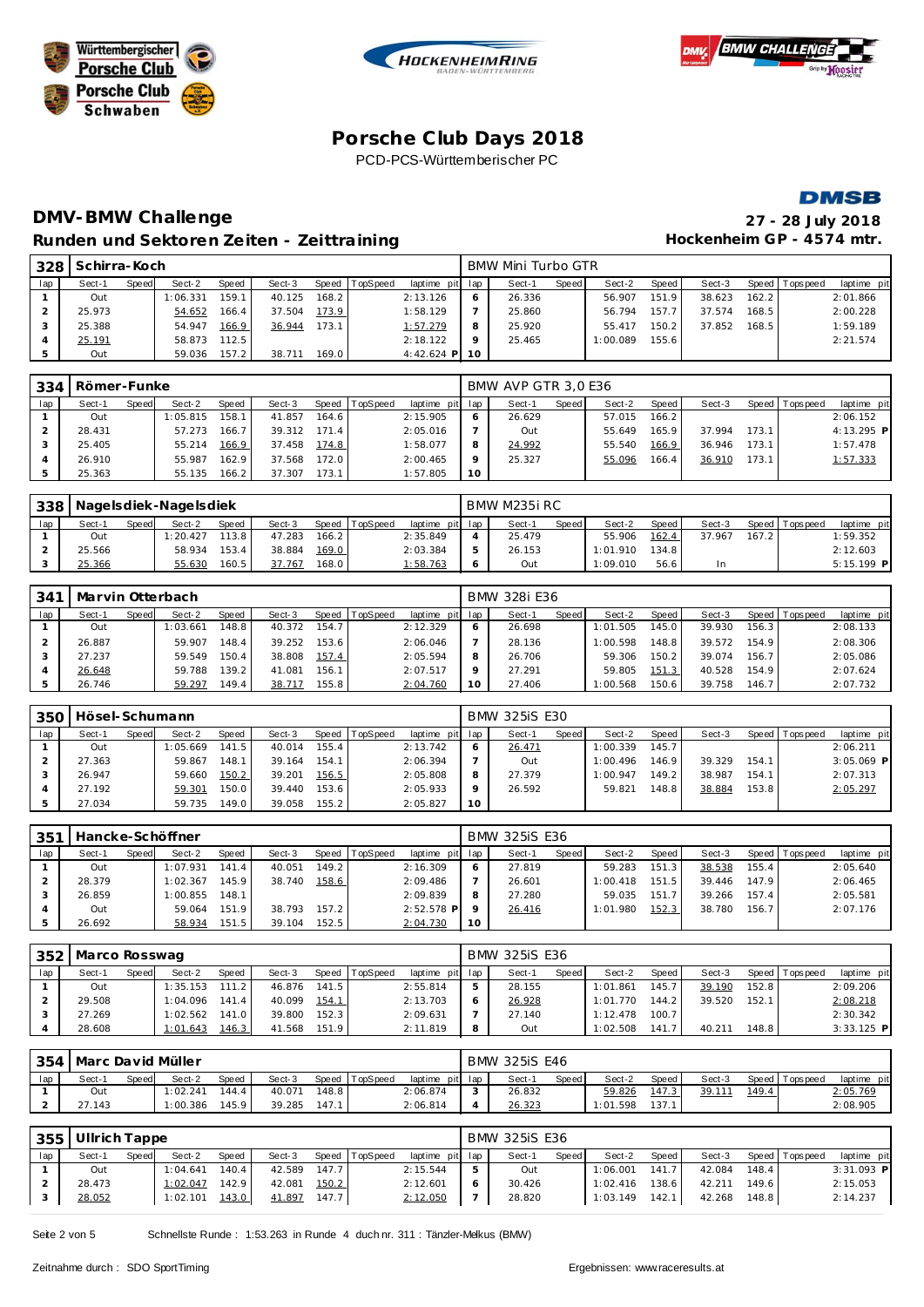







# **DMV-BMW Challenge 27 - 28 July 2018**

 $\blacksquare$  $\mathbf{I}$ 

**Runden und Sektoren Zeiten - Zeittraining** 28.222 1:08.384 137.9 2:20.998 **8**

| 357 | Ernst-Heimbach |       |          |       |        |       |          |                 |   | <b>BMW 325iS E36</b> |       |          |       |        |       |                |              |
|-----|----------------|-------|----------|-------|--------|-------|----------|-----------------|---|----------------------|-------|----------|-------|--------|-------|----------------|--------------|
| lap | Sect-1         | Speed | Sect-2   | Speed | Sect-3 | Speed | TopSpeed | laptime pit lap |   | Sect-1               | Speed | Sect-2   | Speed | Sect-3 |       | Speed Topspeed | laptime pit  |
|     | Out            |       | 1:03.832 | 148.4 | 40.826 | 155.8 |          | 2:11.238        |   | 28.638               |       | 1:06.037 | 126.0 |        |       |                | 2:21.250     |
|     | 27.170         |       | 59.404   | 148.4 | 39.717 | 157.0 |          | 2:06.291        | 6 | Out                  |       | 1:00.782 | 145.4 | 42.144 | 152.1 |                | $3:38.688$ P |
|     | 27.883         |       | 1:00.665 | 148.6 | 42.118 | 154.7 |          | 2:10.666        |   | 28.223               |       | 1:00.125 | 146.7 | 39.916 | 154.7 |                | 2:08.264     |
|     | 26.813         |       | 1:00.433 | 149.0 | 40.459 | 150.0 |          | 2:07.705        |   | 27.741               |       | 1:01.100 | 143.6 | 40.416 | 146.7 |                | 2:09.257     |

|     | 358 Gelhaus-Gelhaus |       |          |                    |        |       |                |                 | <b>BMW 325iS E30</b> |       |         |       |        |                |             |
|-----|---------------------|-------|----------|--------------------|--------|-------|----------------|-----------------|----------------------|-------|---------|-------|--------|----------------|-------------|
| lap | Sect-1              | Speed | Sect-2   | <b>Speed</b>       | Sect-3 |       | Speed TopSpeed | laptime pit lap | Sect-                | Speed | Sect-2  | Speed | Sect-3 | Speed Topspeed | laptime pit |
|     | Out                 |       | : 05.577 | 112.6 <sub>1</sub> |        |       |                | 2:16.335        | 27.079               |       | 1:00.31 | 136.5 |        |                | 2:16.088    |
|     | Out                 |       | :02.657  | 145.6              | 39.141 | 153.6 |                | $2:53.185$ P    |                      |       |         |       |        |                |             |

|     | 360 Roger Detering |       |          |                    |        |       |                |                 | <b>BMW 325iS E36</b> |       |          |                    |        |       |                |              |
|-----|--------------------|-------|----------|--------------------|--------|-------|----------------|-----------------|----------------------|-------|----------|--------------------|--------|-------|----------------|--------------|
| lap | Sect-1             | Speed | Sect-2   | Speed              | Sect-3 |       | Speed TopSpeed | laptime pit lap | Sect-1               | Speed | Sect-2   | Speed I            | Sect-3 |       | Speed Topspeed | laptime pit  |
|     | Out                |       | 1:21.858 | 100.7              | 49.937 | 140.8 |                | 2: 44.471       | 29.468               |       | 1:03.646 | 138.6 <sub>1</sub> | 43.583 | 144.6 |                | 2:16.697     |
|     | 31.213             |       | 1:05.183 | 133.3              | 43.744 | 142.9 |                | 2:20.140        | 28.645               |       | 1:03.414 | 138.1              |        |       |                | 2:19.897     |
|     | 29.695             |       | 1:05.678 | 134.5              | 43.623 | 142.7 |                | 2:18.996        | Out                  |       | 1:03.830 | 139.21             | 42.478 | 142.9 |                | $3:24.256$ P |
|     | 30.025             |       | 1:03.863 | 138.6 <sub>1</sub> | 43.609 | 141.0 |                | 2:17.497        | 28.759               |       | 1:03.964 | 140.8              | 41.679 | 145.0 |                | 2:14.402     |

| 383 | ' Hassa-Hassa |       |              |       |        |       |                |                 |         | <b>BMW 318is E36</b> |       |          |       |        |       |                   |             |
|-----|---------------|-------|--------------|-------|--------|-------|----------------|-----------------|---------|----------------------|-------|----------|-------|--------|-------|-------------------|-------------|
| lap | Sect-1        | Speed | Sect-2       | Speed | Sect-3 |       | Speed TopSpeed | laptime pit lap |         | Sect-1               | Speed | Sect-2   | Speed | Sect-3 |       | Speed   Tops peed | laptime pit |
|     | Out           |       | .444<br>1:11 | 129.5 | 43.521 | 136.2 |                | 2:24.596        | 6       | 28.845               |       | 1:06.969 | 127.4 | 41.842 | 138.8 |                   | 2:17.656    |
|     | 30.063        |       | 1:09.172     | 131.4 | 42.221 | 137.4 |                | 2:21.456        |         | 29.527               |       | 1:08.030 | 120.7 | 44.610 | 138.6 |                   | 2:22.167    |
|     | 29.537        |       | 1:10.459     | 127.7 | 43.087 | 138.1 |                | 2:23.083        | 8       | 29.212               |       | 1:07.007 | 130.8 | 43.267 | 138.1 |                   | 2:19.486    |
|     | 29.107        |       | 1:08.340     | 132.2 | 42.023 | 138.8 |                | 2:19.470        | $\circ$ | 28.974               |       | 1:06.952 | 132.8 | 41.507 | 136.9 |                   | 2:17.433    |
|     | 28.921        |       | 1:07.111     | 132.0 | 41.844 | 138.1 |                | 2:17.876        | 10      |                      |       |          |       |        |       |                   |             |

| 404 |        |       | v.d. Munckhof-van Vliet |              |        |       |                 |                 |              | BMW KK M4 GTR |       |        |       |        |       |                |             |
|-----|--------|-------|-------------------------|--------------|--------|-------|-----------------|-----------------|--------------|---------------|-------|--------|-------|--------|-------|----------------|-------------|
| lap | Sect-1 | Speed | Sect-2                  | <b>Speed</b> | Sect-3 | Speed | <b>TopSpeed</b> | laptime pit lap |              | Sect-1        | Speed | Sect-2 | Speed | Sect-3 |       | Speed Topspeed | laptime pit |
|     | Out    |       | 1:06.736                | 163.4        | 39.558 | 173.9 |                 | 2:13.609        | <sub>o</sub> | 25.873        |       | 54.380 | 167.2 | 37.626 | 176.5 |                | 1:57.879    |
|     | 25.229 |       | 53.584                  | 167.2        | 38.216 | 177.0 |                 | 1:57.029        |              | 25.339        |       | 53.019 | 169.5 | 36.563 | 178.2 |                | 1:54.921    |
|     | 24.593 |       | 53.161                  | 169.5        | 35.790 | 179.1 |                 | 1:53.544        | 8            | 26.667        |       | 52.763 | 169.5 | 36.508 | 179.1 |                | 1:55.938    |
|     | 25.566 |       | 52.999                  | 160.7        |        |       |                 | 2:05.022        |              | 24.757        |       | 53.044 | 169.0 | 38.049 | 176.2 |                | 1:55.850    |
|     | Out    |       | 54.769                  | 168.5        | 38.848 | 175.6 |                 | $3:23.721$ P    |              | 25.034        |       | 53.924 | 169.5 | 36.853 | 177.3 |                | 1:55.811    |

| 434 | Urs    | Hauri        |          |       |        |       |                |          |             | BMW M3 GT 3,2 |       |          |       |        |       |                |             |
|-----|--------|--------------|----------|-------|--------|-------|----------------|----------|-------------|---------------|-------|----------|-------|--------|-------|----------------|-------------|
| lap | Sect-1 | <b>Speed</b> | Sect-2   | Speed | Sect-3 |       | Speed TopSpeed | laptime  | pit lap     | Sect-         | Speed | Sect-2   | Speed | Sect-3 |       | Speed Topspeed | laptime pit |
|     | Out    |              | : 16.332 | 146.  | 40.326 | 157.2 |                | 2:29.300 | $\sim$<br>- | 28.004        |       | : 00.514 | 49.6  | 39.144 | 159.8 |                | 2:07.662    |

| 456 L | Nadler-Vetter |       |          |       |        |       |          |                 |         | <b>BMW 325iS E30</b> |       |          |       |        |       |                |             |
|-------|---------------|-------|----------|-------|--------|-------|----------|-----------------|---------|----------------------|-------|----------|-------|--------|-------|----------------|-------------|
| lap   | Sect-1        | Speed | Sect-2   | Speed | Sect-3 | Speed | TopSpeed | laptime pit lap |         | Sect-1               | Speed | Sect-2   | Speed | Sect-3 |       | Speed Topspeed | laptime pit |
|       | Out           |       | 1:15.275 | 133.2 | 45.350 | 141.7 |          | 2:34.059        |         | 29.017               |       | 1:04.281 | 140.4 | 41.678 | 144.0 |                | 2:14.976    |
|       | 30.780        |       | 1:05.229 | 139.9 | 42.587 | 142.7 |          | 2:18.596        |         | 29.159               |       | 1:03.973 | 141.0 | 43.815 | 144.2 |                | 2:16.947    |
|       | 30.236        |       | 1:05.343 | 140.3 | 42.085 | 143.6 |          | 2:17.664        |         | 29.115               |       | 1:04.448 | 138.5 | 41.556 | 145.2 |                | 2:15.119    |
|       | 29.633        |       | 1:05.461 | 137.1 | 44.162 | 145.2 |          | 2:19.256        | $\circ$ | 28.753               |       | 1:03.932 | 139.0 | 41.300 | 145.2 |                | 2:13.985    |
|       | 30.339        |       | 1:07.052 | 136.5 | 43.891 | 142.7 |          | 2:21.282        | 10      |                      |       |          |       |        |       |                |             |

|     | 458   Peter Weymann |              |          |       |        |       |                |                 |   | <b>BMW 325iS E30</b> |       |          |       |        |       |                 |             |
|-----|---------------------|--------------|----------|-------|--------|-------|----------------|-----------------|---|----------------------|-------|----------|-------|--------|-------|-----------------|-------------|
| lap | Sect-1              | <b>Speed</b> | Sect-2   | Speed | Sect-3 |       | Speed TopSpeed | laptime pit lap |   | Sect-1               | Speed | Sect-2   | Speed | Sect-3 |       | Speed Tops peed | laptime pit |
|     | Out                 |              | 1:03.535 | 142.3 | 40.857 | 145.4 |                | 2:16.460        |   | 27.487               |       | 1:01.689 | 142.9 | 40.978 | 147.5 |                 | 2:10.154    |
|     | 27.834              |              | 1:02.155 | 141.5 | 40.425 | 147.3 |                | 2:10.414        |   | 27.510               |       | 1:02.243 | 141.4 | 40.475 | 144.2 |                 | 2:10.228    |
|     | 27.506              |              | 1:00.803 | 145.6 | 40.177 | 149.2 |                | 2:08.486        | 6 |                      |       |          |       |        |       |                 |             |

|     | 459   Flues-Ehret |       |          |        |        |       |                |                 |              | <b>BMW 325iS E90</b> |         |          |        |        |       |                 |             |
|-----|-------------------|-------|----------|--------|--------|-------|----------------|-----------------|--------------|----------------------|---------|----------|--------|--------|-------|-----------------|-------------|
| lap | Sect-1            | Speed | Sect-2   | Speed  | Sect-3 |       | Speed TopSpeed | laptime pit lap |              | Sect-1               | Speed I | Sect-2   | Speed  | Sect-3 |       | Speed Tops peed | laptime pit |
|     | Out               |       | 1:14.298 | 111.7. | 47.022 | 147.5 |                | 2:28.626        | ь            | 29.176               |         | 1:02.080 | 145.9  | 39.803 | 151.0 |                 | 2:11.059    |
|     | 28.374            |       | 1:04.504 | 140.8  | 41.481 | 148.1 |                | 2:14.359        | <sub>O</sub> | 27.820               |         | 1:01.667 | 145.21 | 40.147 | 150.8 |                 | 2:09.634    |
|     | 32.949            |       | 1:01.996 | 143.4  | 40.701 | 150.4 |                | 2:15.646        |              | 28.047               |         | 1:04.547 | 142.7  | 40.363 | 152.8 |                 | 2:12.957    |
|     | 29.119            |       | 1:05.022 | 144.4  | 39.905 | 150.6 |                | 2:14.046        | 8            | 28.029               |         | 1:06.091 | 144.2  | 41.881 | 147.9 |                 | 2:16.001    |

Seite 3 von 5 Schnellste Runde : 1:53.263 in Runde 4 duch nr. 311 : Tänzler-Melkus (BMW)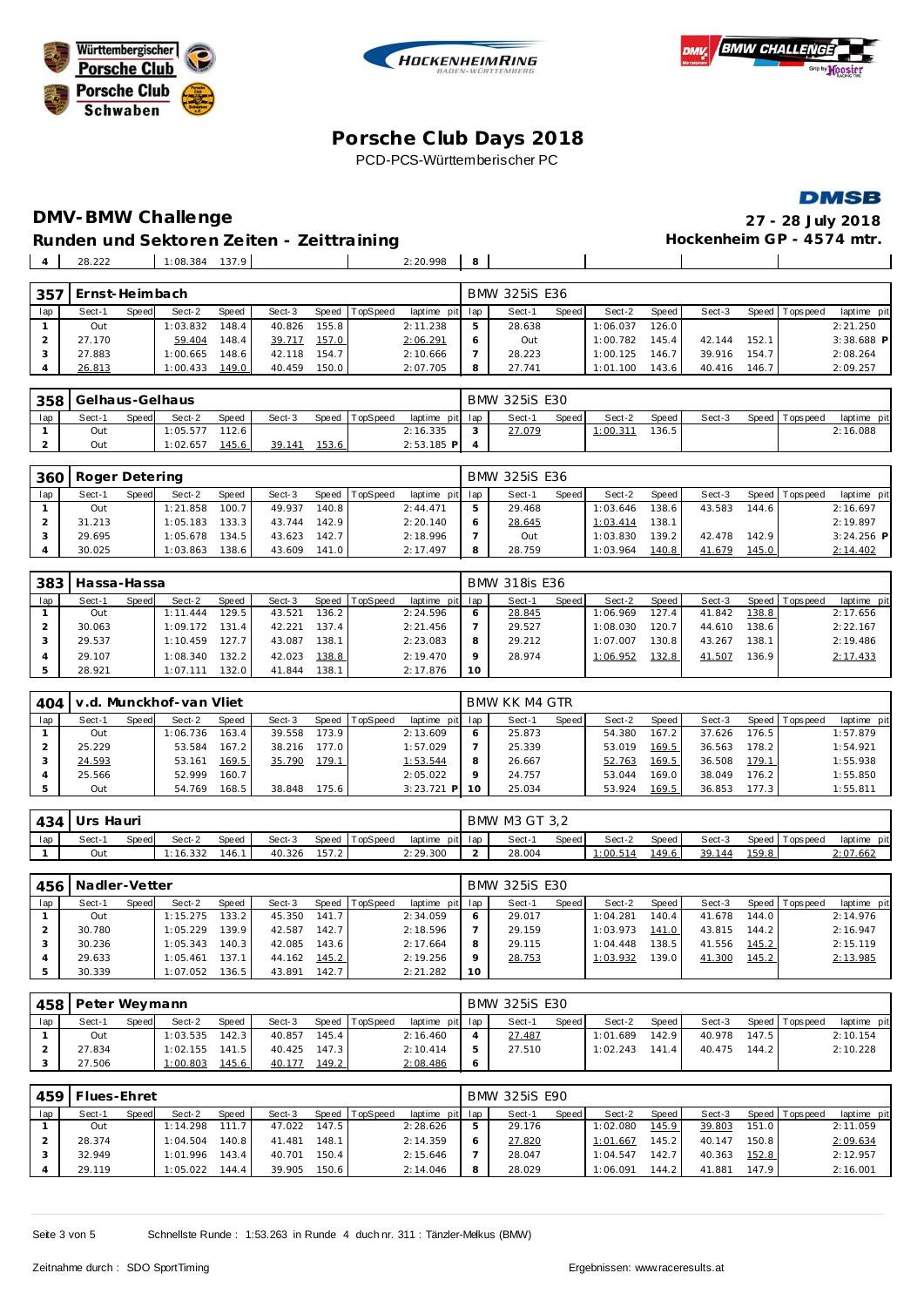







## **DMV-BMW Challenge 27 - 28 July 2018** Runden und Sektoren Zeiten - Zeittraining **Eineren Einer Freihausschreiten GP** - 4574 mtr.

| 487 | René Braun |       |          |       |        |       |          |                 |   | <b>BMW 318is E36</b> |              |          |       |        |       |                 |              |
|-----|------------|-------|----------|-------|--------|-------|----------|-----------------|---|----------------------|--------------|----------|-------|--------|-------|-----------------|--------------|
| lap | Sect-1     | Speed | Sect-2   | Speed | Sect-3 | Speed | TopSpeed | laptime pit lap |   | Sect-1               | <b>Speed</b> | Sect-2   | Speed | Sect-3 |       | Speed Tops peed | laptime pit  |
|     | Out        |       | 1:20.700 | 90.2  | 50.216 | 131.7 |          | 2:40.994        |   | 30.251               |              | 1:10.037 | 127.5 | 46.868 | 131.1 |                 | 2:27.156     |
|     | 31.289     |       | 1:08.612 | 129.2 | 45.539 | 130.1 |          | 2:25.440        |   | 30.188               |              | 1:07.394 | 129.7 |        |       |                 | 2:26.009     |
|     | 30.696     |       | 1:08.205 | 129.8 | 44.771 | 133.2 |          | 2:23.672        |   | Out                  |              | 1:07.111 | 130.9 | 44.083 | 134.2 |                 | $3:11.686$ P |
|     | 31.181     |       | 1:07.580 | 128.9 | 44.229 | 135.3 |          | 2:22.990        | 8 | 30.189               |              | 1:06.598 | 133.3 | 43.196 | 136.9 |                 | 2:19.983     |

|     | 510   Pawlow-Schüle |       |          |              |        |       |                  |                 |    | <b>BMW 318ti</b> |       |          |       |        |       |                |             |
|-----|---------------------|-------|----------|--------------|--------|-------|------------------|-----------------|----|------------------|-------|----------|-------|--------|-------|----------------|-------------|
| lap | Sect-1              | Speed | Sect-2   | <b>Speed</b> | Sect-3 |       | Speed   TopSpeed | laptime pit lap |    | Sect-1           | Speed | Sect-2   | Speed | Sect-3 |       | Speed Topspeed | laptime pit |
|     | Out                 |       | 1:10.807 | 132.5        | 41.611 | 137.1 |                  | 2:21.343        |    | 28.180           |       | 1:04.136 | 136.9 | 40.631 | 140.4 |                | 2:12.947    |
|     | 28.494              |       | 1:04.463 | 135.0        | 40.975 | 140.3 |                  | 2:13.932        |    | 27.921           |       | 1:07.216 | 123.1 | 42.541 | 140.3 |                | 2:17.678    |
|     | 28.523              |       | 1:04.372 | 137.2        | 41.752 | 139.9 |                  | 2:14.647        | 8  | 28.282           |       | 1:04.293 | 134.0 | 41.099 | 140.1 |                | 2:13.674    |
|     | 29.328              |       | 1:04.180 | 135.0        | 41.045 | 138.8 |                  | 2:14.553        |    | 28.967           |       | 1:05.242 | 132.0 | 41.176 | 130.6 |                | 2:15.385    |
|     | 28.644              |       | 1:04.293 | 133.3        | 40.895 | 139.0 |                  | 2:13.832        | 10 |                  |       |          |       |        |       |                |             |

| 518 |        |       | Rohrscheidt-Sternkopf |       |        |       |          |             |         | BMW 318ti Cup |              |          |        |        |         |          |             |
|-----|--------|-------|-----------------------|-------|--------|-------|----------|-------------|---------|---------------|--------------|----------|--------|--------|---------|----------|-------------|
| lap | Sect-1 | Speed | Sect-2                | Speed | Sect-3 | Speed | TopSpeed | laptime pit | lap     | Sect-1        | <b>Speed</b> | Sect-2   | Speed  | Sect-3 | Speed I | Topspeed | laptime pit |
|     | Out    |       | 1:34.899              | 87.3  | 48.020 | 139.7 |          | 2:54.490    | 6       | 31.221        |              | 1:15.769 | 132.4  | 41.230 | 139.51  |          | 2:28.220    |
|     | 28.369 |       | 1:07.008              | 132.7 | 41.002 | 141.4 |          | 2:16.379    |         | 28.320        |              | 1:05.704 | 133.31 | 43.495 | 137.4   |          | 2:17.519    |
|     | 28.068 |       | 1:05.432              | 134.5 | 41.119 | 140.3 |          | 2:14.619    | 8       | 28.603        |              | 1:05.702 | 134.2  | 40.999 | 140.3   |          | 2:15.304    |
|     | 28.193 |       | 1:05.315              | 133.8 | 40.881 | 140.8 |          | 2:14.389    | $\circ$ | 28.268        |              | 1:05.685 | 133.5  | 41.368 | 140.8   |          | 2:15.321    |
|     | 28.228 |       | 1:05.475              | 133.5 | 40.991 | 140.4 |          | 2:14.694    | 10      |               |              |          |        |        |         |          |             |

|     | 519   Wild-Woerner<br>Speed TopSpeed<br>Sect-2<br>Speed<br>Sect-1<br>Sect-3<br><b>Speed</b> |  |          |       |        |       |  |                 |  | BMW 318ti Cup |       |          |                    |        |       |                |             |
|-----|---------------------------------------------------------------------------------------------|--|----------|-------|--------|-------|--|-----------------|--|---------------|-------|----------|--------------------|--------|-------|----------------|-------------|
| lap |                                                                                             |  |          |       |        |       |  | laptime pit lap |  | Sect-1        | Speed | Sect-2   | Speed              | Sect-3 |       | Speed Topspeed | laptime pit |
|     | Out                                                                                         |  | 1:17.274 | 126.0 | 46.725 | 133.5 |  | 2:34.689        |  | 29.423        |       | 1:07.683 | 131.1 <sub>1</sub> | 45.564 | 134.3 |                | 2:22.670    |
|     | 31.409                                                                                      |  | 1:07.619 | 124.6 | 43.544 | 136.2 |  | 2:22.572        |  | 30.162        |       | 1:06.865 | 128.1              | 43.164 | 138.1 |                | 2:20.191    |
|     | 30.183                                                                                      |  | 1:08.112 | 112.3 | 42.937 | 137.9 |  | 2:21.232        |  | 29.480        |       | 1:07.206 | 131.7              | 43.404 | 138.5 |                | 2:20.090    |
|     | 29.756                                                                                      |  | 1:07.464 | 131.2 | 42.658 | 138.1 |  | 2:19.878        |  | 30.005        |       | 1:06.552 | 133.3              | 42.494 | 139.0 |                | 2:19.051    |

| 520 | Hezler-Schubert |              |          |       |        |                    |          |                 |         | BMW 318ti Cup |       |          |       |        |       |                 |             |
|-----|-----------------|--------------|----------|-------|--------|--------------------|----------|-----------------|---------|---------------|-------|----------|-------|--------|-------|-----------------|-------------|
| lap | Sect-1          | <b>Speed</b> | Sect-2   | Speed | Sect-3 | Speed              | TopSpeed | laptime pit lap |         | Sect-1        | Speed | Sect-2   | Speed | Sect-3 |       | Speed Tops peed | laptime pit |
|     | Out             |              | 1:06.620 | 132.7 | 41.537 | 137.9              |          | 2:15.445        | 6       | 28.600        |       | 1:06.022 | 132.2 | 41.162 | 137.9 |                 | 2:15.784    |
|     | 29.123          |              | 1:06.000 | 132.4 | 41.163 | 139.9              |          | 2:16.286        |         | 28.669        |       | 1:06.367 | 132.2 | 41.487 | 137.8 |                 | 2:16.523    |
|     | 29.442          |              | 1:05.438 | 133.7 | 41.054 | 139.2 <sub>1</sub> |          | 2:15.934        | 8       | 28.461        |       | 1:06.033 | 132.0 | 41.209 | 138.5 |                 | 2:15.703    |
|     | 28.660          |              | 1:05.920 | 133.7 | 41.099 | 138.8              |          | 2:15.679        | $\circ$ | 28.420        |       | 1:07.113 | 130.  | 41.439 | 139.0 |                 | 2:16.972    |
|     | 30.136          |              | 1:09.412 | 128.6 | 43.978 | 137.9              |          | 2:23.526        | 10      |               |       |          |       |        |       |                 |             |

| 521 |        |       | Stahlschmidt-Frommer |              |        |       |          |                 |         | BMW 318ti Cup |              |           |                    |        |       |                 |             |
|-----|--------|-------|----------------------|--------------|--------|-------|----------|-----------------|---------|---------------|--------------|-----------|--------------------|--------|-------|-----------------|-------------|
| lap | Sect-1 | Speed | Sect-2               | <b>Speed</b> | Sect-3 | Speed | TopSpeed | laptime pit lap |         | Sect-1        | <b>Speed</b> | Sect-2    | Speed              | Sect-3 |       | Speed Tops peed | laptime pit |
|     | Out    |       | 1:08.358             | 129.0        | 42.337 | 138.6 |          | 2:18.524        | 6       | 28.384        |              | 1:04.849  | 134.2 <sub>1</sub> | 40.775 | 139.9 |                 | 2:14.008    |
|     | 28.570 |       | 1:05.671             | 132.7        | 41.853 | 140.4 |          | 2:16.094        |         | 28.365        |              | l: 05.117 | 134.5              | 41.857 | 140.8 |                 | 2:15.339    |
|     | 28.813 |       | 1:05.059             | 134.7        | 41.172 | 141.4 |          | 2:15.044        | -8      | 28.343        |              | 1:05.143  | 134.3              | 40.789 | 140.4 |                 | 2:14.275    |
|     | 28.035 |       | 1:05.165             | 134.3        | 40.939 | 140.3 |          | 2:14.139        | $\circ$ | 28.161        |              | 1:05.316  | 133.7              | 40.952 | 140.3 |                 | 2:14.429    |
|     | 28.102 |       | 1:05.348             | 33.0         | 41.251 | 140.4 |          | 2:14.701        | 10      |               |              |           |                    |        |       |                 |             |

| 522 | Walter-Grossmann<br>Speed TopSpeed<br>Sect-2<br>Speed<br>Sect-3<br>Sect-1<br><b>Speed</b> |  |          |       |        |        |  |             |     | BMW 318ti Cup |       |          |       |        |       |                |             |
|-----|-------------------------------------------------------------------------------------------|--|----------|-------|--------|--------|--|-------------|-----|---------------|-------|----------|-------|--------|-------|----------------|-------------|
| lap |                                                                                           |  |          |       |        |        |  | laptime pit | lap | Sect-1        | Speed | Sect-2   | Speed | Sect-3 |       | Speed Topspeed | laptime pit |
|     | Out                                                                                       |  | 1:17.528 | 107.0 | 47.391 | 131.1  |  | 2:36.753    |     | 31.899        |       | 1:09.533 | 125.7 | 43.893 | 133.0 |                | 2:25.325    |
|     | 31.331                                                                                    |  | 1:27.057 | 106.6 | 46.113 | 122.3  |  | 2:44.501    |     | 30.754        |       | 1:10.213 | 126.3 | 42.663 | 134.2 |                | 2:23.630    |
|     | 31.840                                                                                    |  | 1:10.552 | 124.6 | 44.587 | 126.6  |  | 2:26.979    |     | 29.453        |       | 1:08.918 | 127.8 | 43.429 | 128.9 |                | 2:21.800    |
|     | 31.722                                                                                    |  | 1:10.983 | 124.9 | 43.823 | 129.51 |  | 2:26.528    | 8   | 30.383        |       | 1:08.881 | 127.8 | 42.665 | 133.3 |                | 2:21.929    |

|     | 523 Smyrlis-Rink<br>Sect-2<br>Speed TopSpeed<br>Speed<br>Sect-3<br>Sect-1<br>Speed<br>92.5<br>1:34.762<br>46.752<br>137.9<br>Out |  |          |       |        |       |  |                 |   | BMW 318ti Cup |              |          |                    |        |       |                 |             |
|-----|----------------------------------------------------------------------------------------------------------------------------------|--|----------|-------|--------|-------|--|-----------------|---|---------------|--------------|----------|--------------------|--------|-------|-----------------|-------------|
| lap |                                                                                                                                  |  |          |       |        |       |  | laptime pit lap |   | Sect-1        | <b>Speed</b> | Sect-2   | Speed              | Sect-3 |       | Speed Tops peed | laptime pit |
|     |                                                                                                                                  |  |          |       |        |       |  | 2:52.803        |   | 28.256        |              | 1:04.900 | 135.3              | 41.320 | 142.1 |                 | 2:14.476    |
|     | 29.326                                                                                                                           |  | 1:05.915 | 134.5 | 41.445 | 140.3 |  | 2:16.686        | O | 32.293        |              | 1:16.365 | 133.2              | 41.301 | 141.5 |                 | 2:29.959    |
|     | 29.447                                                                                                                           |  | 1:05.287 | 135.0 | 40.984 | 140.3 |  | 2:15.718        |   | 28.198        |              | 1:05.045 | 134.7 <sub>1</sub> | 41.577 | 140.3 |                 | 2:14.820    |
|     | 28.696                                                                                                                           |  | 1:05.485 | 134.8 | 40.920 | 141.5 |  | 2:15.101        | 8 | 28.144        |              | 1:05.022 | 135.8              | 41.357 | 142.5 |                 | 2:14.523    |

Seite 4 von 5 Schnellste Runde : 1:53.263 in Runde 4 duch nr. 311 : Tänzler-Melkus (BMW)